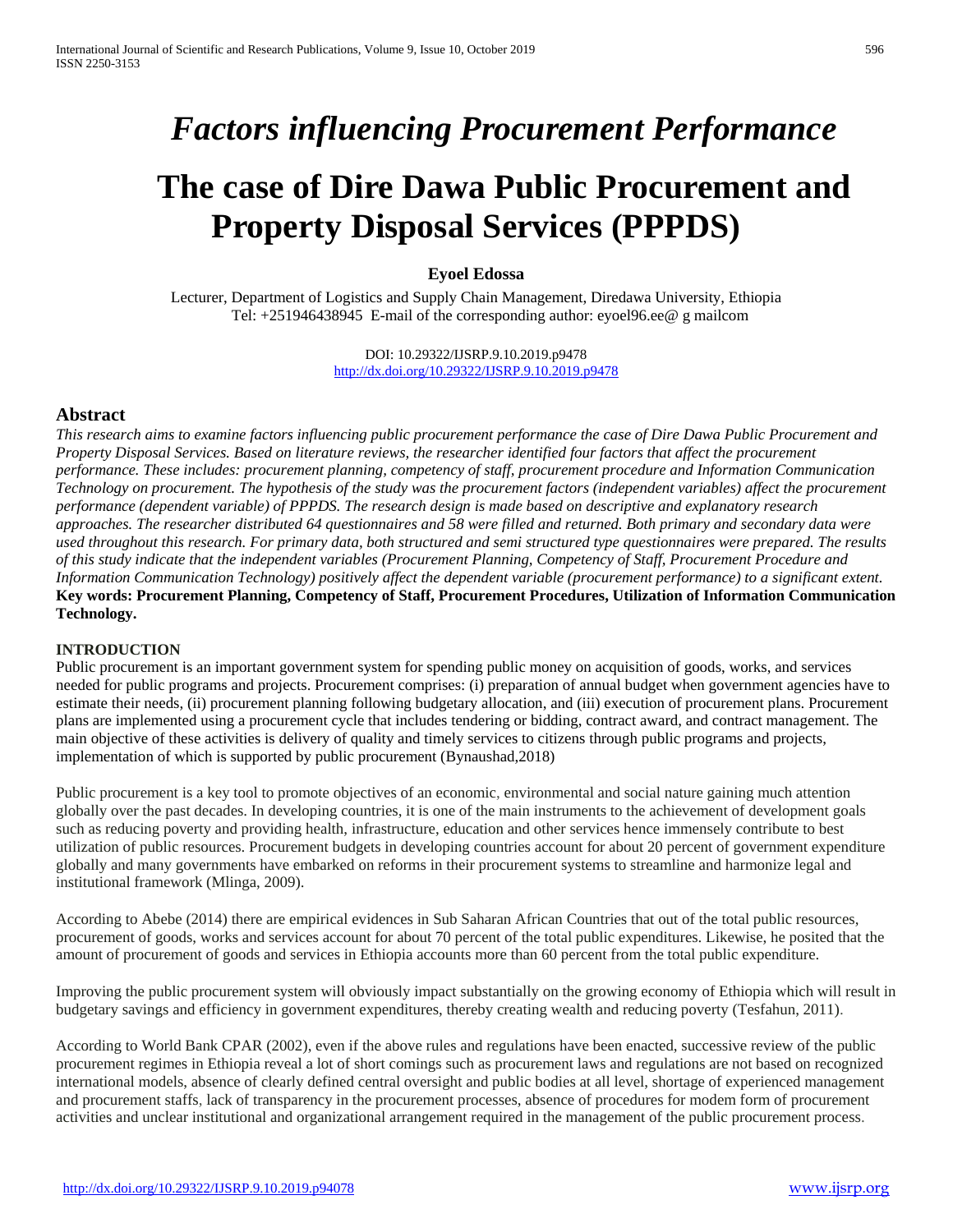It is in the light of these challenges that the Federal Government of Ethiopia Procurement and PropertyAdministration Proclamation No *649/2009* were enacted by parliament replacing the previous procurement laws. The government is the main provider of essential services such as health, education, defense and infrastructure. This is done through procurement function, making it to be very important, and the sheer magnitude of procurement outlay has a great impact to the economy and needs to be well managed.

In a developed or developing country, employees who work on public procurement have and will face always many challenges. Some of them are lack of employee's competency in the area of procurement profession, using IT in procurement activities is very minimal, and preparing procurement plan is very poor. Each country has its own economic, social, cultural and political environment, and each country's public procurement experts face different types of challenges, or the same types of challenges but at different levels from their counterparts in other countries (Callender and Mathews, 2000).

Public procurement is an important function of government for several reasons. First, the sheer magnitude of procurement outlays has a great impact on the economy and needs to be well managed. Indeed, in all countries in the world, estimates of the financial activities of government procurement managers are believed to be in the order of 10% - 30 % of GNP. Efficiently handling this size of procurement outlays has been a policy and management concern as well as a challenge for public procurement employees(Khi V. Thai, 2004). Public Procurement procedures are also decision making processes. The procurmg authority has to compare the proposals (submitted in response to a contract notice) against pre-set criteria and needs to choose one of them or reject all of them. The decision logic of procurement can be characterized as "One Winner" selection process from known alternatives, where the alternatives are compared at the same time using a previously determined, and unified criteria system. Procurement procedures are also group processes, and negotiations among the stakeholders is an essential part of completing the task (Thai, 2001).

The recognition of procurement as a critically important area in both public and private sectors has focused the attention on its effectiveness and efficiency. In a growing number of companies, cost effective procurement has become a matter of survival as purchased goods and services can account for big per cent of their budget. Similarly in the public sector, there is an ever-increasing demand for effectiveness and efficiency in the procurement process (Callender and Mathews, 2000). Consequently, in most developing countries, the procurement function is transitioning from a clerical non-strategic unit to an effective socio-economic unit that is able to influence decisions and add value. Developing countries in one way or another have reformed their public procurement regulations. The reforms have not been limited to regulations only, but included public procurement process, methods, procurementorganizational structure, and the workforce ( Callender and Mathews, 2000).

Nonetheless, most developing countries are facing a problem of rapid changes in procurement requirements. The changes are impacting pressure on how the procurement function performs its internal and external processes and procedures in order to achieve its objectives. The ability to realize procurement goals is influenced by internal forces and external forces. Interactions between various elements, professionalism, staffing levels and budget resources, organizational structure whether centralized or decentralized, procurement regulations, rules, guidelines, and internal control policies, all need attention and influence the performance of the procurement function ( Gattiker, and Carter, 2000).

The basic element involves in performing the procurement function are obtaining the proper equipment, material supplier and service in the right quality, in the right quantity, at the right price and from' the right source in simple terms as Alijan described in his scholarly article for the issue at hand (Alijan, 1973).

Therefore, the focus of this study is describing the procurement practices as how they were conducted and what kind of challenges had occurred and has been occurring during procurement process and the resultant procurement performance. In addition, it is attempted to identify draw backs of procurement on achieving the overall objective of the organization.

# **2.Statement of the Problem**

The procurement function has become increasingly important over the past decades since purchasing and supply has become a major determinant of corporate success. Significant business pressure as a result of globalization, innovations, technological changes, cost pressure, and regulatory compliance has forced the procurement function to focus on cost reduction and attaining more value for money (Khi V. Thai, 2004). The Procurement function usually takes large amounts of organizations' resources. Hence it is becoming an expensive undertaking for many organizations and if not properly done it can lead to significant regret (Chan & Lee, 2003).

In Ethiopia, More project works are being affected due to the lack of effective procurement process, which is the main cause of insufficient service delivery in all public sectors Anteneh, (2015). Furthermore, according to Gizachew, (2012), the Ethiopian public sector working program mostly extended to the coming years, due to the lack of effective procurement.

Ethiopian procurement manual **(2011)** counsels that a procurement plan is an instrument for implementation of the budget and should be prepared by the user departments with a view to avoiding or minimizing excess votes in the entities' budgets and to ensure that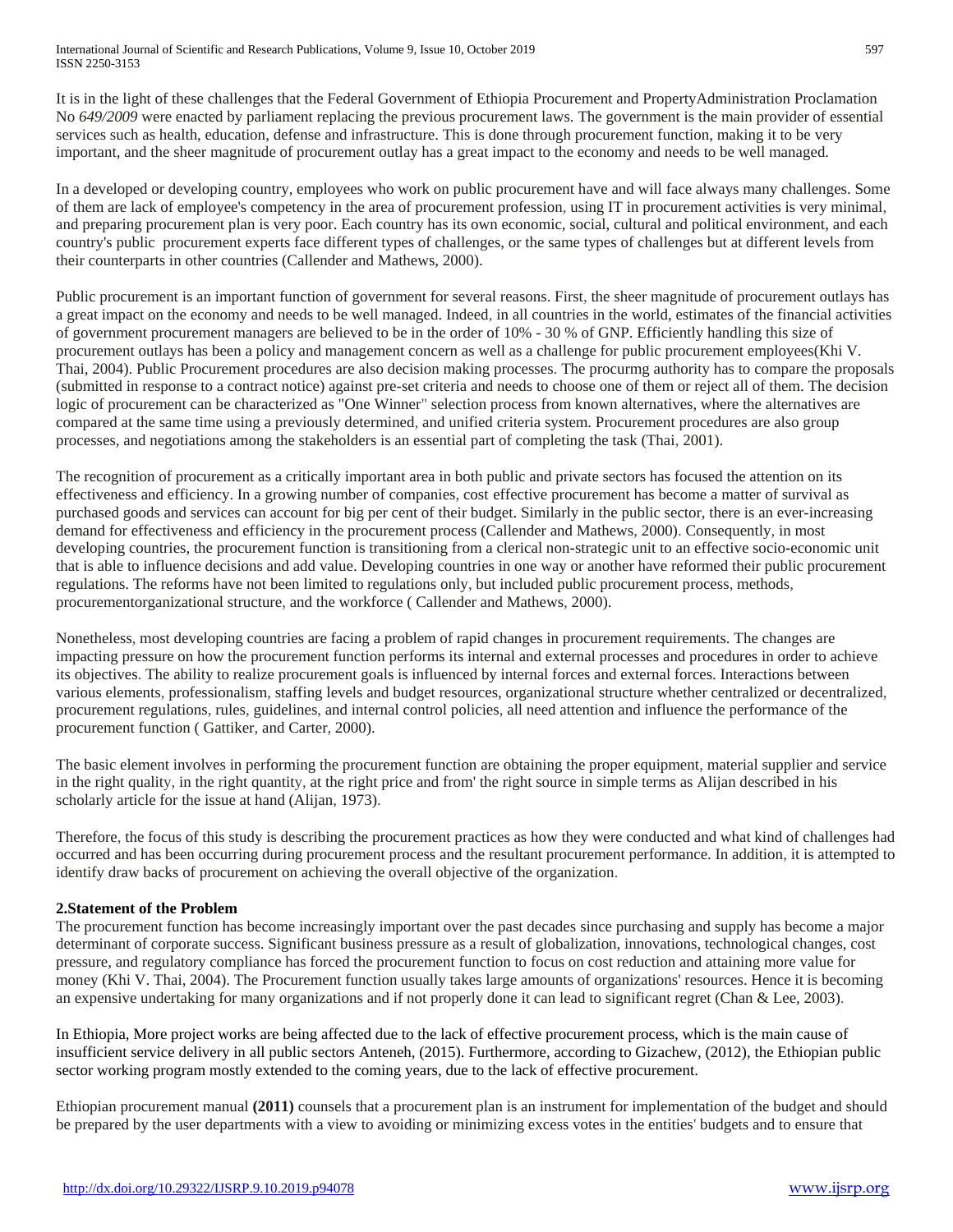procurements do not proceed unless there are funds to pay for them. This implies that all procurement plans must be well integrated into the budget process based on the indicative budget as appropriate and in compliance with the procurement law.

Mamiro (2010) found that indications which underscores these facts. He concluded that one of the major setbacks in public procurement is poor procurement planning and management of the procurement process which include needs that are not well identified and estimated, unrealistic budgets and inadequacy of skills of procurement staff responsible for procurement in his research entitled the limping pillar in public Procurement. Kakwezi and Nyeko, (2010) concluded in their findings that failure to establish performance of the procurement function can lead to irregular and biased decisions that have costly consequences to any public procuring entity. Thus, the focus of this study is examining the relationship between procurement performance and factors such as procurement planning, resource allocations, staff competency, information technology, organizational structure; procurement followsup mechanism and procurement process in Dire Dawa public procurement and property disposal services(PPPDS).To this end the investigation attempt to answer the following research questions:

1.How procurement planning of other public bodies affect the performance of public procurement in PPPDS?

2.How staff competency influence public procurement performance in PPPDS?

3. How does procurement procedure influence public procurement performance in PPPDS?

4. What is the effect of adoption of information technology on the public procurement performance in PPPDS?

#### **3. Literature Review**

#### **3.1 Meaning of Procurement**

Procurement is a process of identifying and obtaining goods and services. It includes sourcing, purchasing and covers all activities from identifying potential suppliers through to delivery from supplier to the users. It is favorable that the goods/services are appropriate and that they are procured at the best possible cost to meet the needs of the purchaser in terms of quality, quantity, time, and location. In the same token, public procurement system was the process in which public sector institutions acquire goods and services. Public procurement systems are highly centralized and in some instances state procurement boards govern procurement. Purchasing could be seen as the specific function associated with the actual buying of goods and services from suppliers (Manga, etal, (2008).

According to the Ethiopian Public Procurement Proclamation (No 649/2009), procurement means "obtaining goods, works, consultancy or other services through purchasing, hiring or obtaining by any other contractual means." From the above definitions, the overall tasks of procurement is to obtain goods, works, consultancy services and other services at the right quality, in the right quantity, from the right sources, at the right time, place and price to achieve an organizational objectives.

Public procurement is a process, which the governmental entity hiring or purchasing works, goods and services from other parties Michael and Juanita, (2006). It includes starting from very small items (for example, stationary, puncher, office furniture, detergent, toner and others) to very complex items (for example aircraft, railway, boiler, transformer and others) and it helps to attain the need of public entity to carry out its duties. Tony, (2011) states that public procurement is acquisition of works, goods and services by public entities, whether under formal contractor or not and it ranges from the purchase of routine supplies or services to formal tendering and placing contracts for large infrastructural project.

According to Dobler and Burt (1998) procurement can be defined as "…the acquisition, whether under formal contract or other wise of goods, services and works from third parties by contracting authority. "

The public procurement process spans the whole life cycle from initial conception and definition of the needs through to the end of the useful life of an asset or the end of a contract. Before describing step-by-step how procurement should be planned and implemented by public bodies and supervised by the PPA, it is appropriate to establish why this topic is worthy of attention. This inquiry can be addressed by approaching it from four linked perspectives. The basic procurement policy directions in which these perspectives are embodied in and governed are:

- To ensure that works, goods, and services needed by a public body are procured with due attention to economy and efficiency;
- To ensure that the funds are used for the planned works, goods, and services;
- To provide equal opportunity for all potential bidders and consultants to compete for a contract;
- To encourage development of domestic contractors and manufacturers In the Federal Democratic Republic of Ethiopia; and • To ensure that the procurement process is transparent.

Procurement consists of the whole processes of acquiring goods and services and it starts with identification of needs and preparing the procurement plan and the procurement method. It also includes risk assessment, identification and evaluation of alternative solutions, contract award and management, receiving the procured property or obtaining the services and settling of payments (Getnet A., and Tilahun A, 2014).

**3.3 Procurement Performance**

Procurement performance covers a number of quality and quantity-enhancing benchmarks, which narrows down transaction costs, time spent, and the quality and quantity of goods delivered. Based on their analysis on the performance of public procurement officers, procurement performance entails high returns on investment, reduced transactional costs, faster delivery of services and supplies,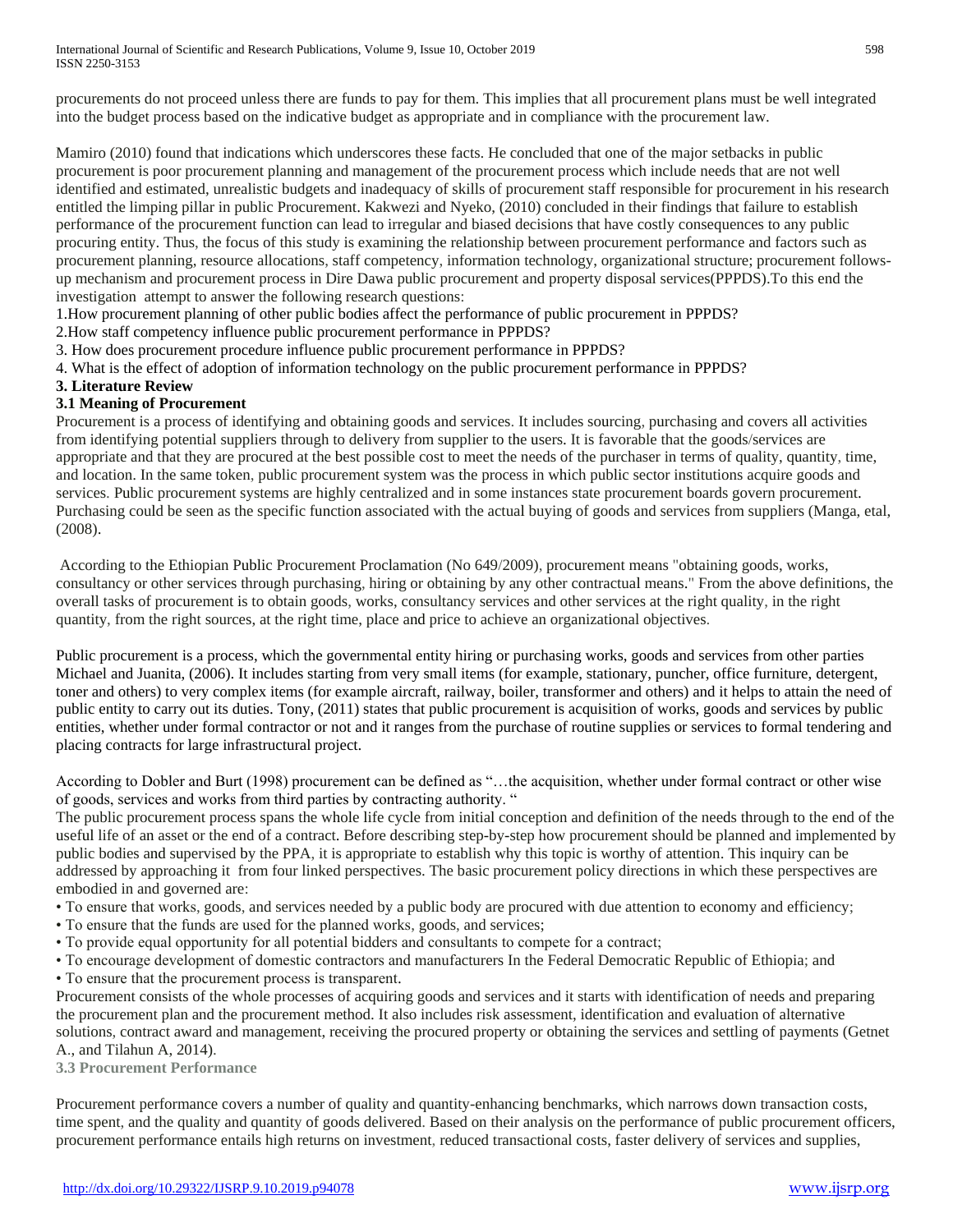delivery of high quality purchases, and streamlined supply chains (Odhiambo &Kamau, 2003). Procurement performance in the modem world entails all successful IT-powered procurement undertakings that deliver great value that can enhance the long-term socioeconomic welfare of the target population, reduce greenhouse gas emissions, enhance community productivity, builds the target population's innovation capacity, and most importantly, fulfills the target population's day-to-day life interests (AwitiandBohnstedt, 2008). Furthermore, Awiti (2008) and Odhiambo &Kamau (2003) in their analysis of the performance of several organizations' procurement departments in the business world found that best practices in procurement fall into two broad categories of transaction costs and the level of the utility of the goods procured. These are two critical areas given that during hard economic times organizations must consider every avenue for cutting costs in order to survive while at the same time acquiring the most adequate supplies that can cover their short-term and long-term production needs.

Van Weele (2006) maintained that there is a link between procurement process, efficiency, effectiveness and performance. Procurement performance starts from purchasing efficiency and effectiveness in the procurement function in order to change from being reactive to being proactive to attain set performance levels in an entity. Performance provides the basis for an organization to assess how well it is progressing towards its predetermined objectives, identifies areas of strengths and weaknesses and decides on future initiatives with the goal of how to initiate performance improvements. Procurement performance is not an end in itself but a means to control and monitor the procurement function. For any organization to change its focus and become more competitive, performance is a key driver to improving quality of services.

Batenburg and Versendaal (2006) noted that use of inappropriate means can be a barrier to change and may lead to deterioration of procurement operations. Organizations which do not have performance means in their processes, procedures, and plans experience lower performance and higher customer dissatisfaction and employee turnover. Measuring procurement performance yields benefits to organizations such as cost reduction, enhanced profitability, assured supplies, quality improvements and competitive advantage. Electronic processes have replaced physical and paper-based processes. E-procurement moves tendering, negotiation and purchasing processes to websites. Improvement to a PE"s procurement performance can be realized through reduced costs and wider choice availed.

# **3.4 Factors affecting Procurement Performance in Public Sector**

# **3.4.1 Procurement Planning and Procurement performance**

Procurement planning is one of the primary functions of procurement with a potential to contribute to the success of public institution"s operations and improved service delivery Basheka, (2008). Despite this importance, very limited scientific research has been done to examine the extent to which efforts in procurement planning can contribute to effective public institution"s performance. Procurement Planning entails the identification of what needs to be procured, how the organizations needs can best be met, the scope of the goods, works or services required, what procurement strategies or methods to be deployed, setting the time frames, and the accountability for the full procurement process. According to Industry Manual, (2008) counsels that a procurement plan is an instrument for implementation of the budget and should be prepared by the user departments with a view to avoiding or minimizing excess votes in the entities" budgets and to ensure that procurements do not proceed unless there are funds to pay for them. This implies that all procurement plans must be well integrated into the budget process based on the indicative budget as appropriate and in compliance with the procurement law.

# **3.4.2 Procurement Procedures and Procurement performance**

Procedures are operating instructions detailing functional duties or tasks. According to Saunders (1997), the division between public and private sectors creates two different worlds, requiring different approaches to procurement. Public ownership imposes obligations with regard to public accountability, leading to prescribed procedures and policies. All steps of the procurement cycle must be properly documented with each step being approved by the designated authority. Baily, Farmer, Jessop and Jones (2005) argued that public procurement procedures tend to be characterized by high levels of bureaucracy independent of order value; poor communications and focusing on unit price rather than long-term relations. Procurement perceptions are affected by the existing organizational structure, quality of internal communication system, past experience and resources available. A procurement policy may define the approval process for contracts of varying cost levels and may include role of purchasing, conduct of procurement staff, buyer-seller relationships, and operational issues. Without elaborate and effective procurement procedures Government policy objectives would fail to meet the desired objectives.

## **3.4.3 Information Communications Technology and Procurement performance**

Saunders (1997) reckoned that personnel in procurement are, in a sense, information processors. They receive, analyze, make decisions and distribute information in order to manage the flow of goods and services in the SC. ICT is an enabler for information sharing which organizations in the procurement system can use for eliminating bloated inventory levels caused by cumulative effect of poor information cascading up through a SC. Daugherty, Myers and Autry (1999) averred that information integration is also a key component in many automatic replenishment programs (ARP). Initiatives such as vendor managed inventory (VMI) and collaborative planning, forecasting and replenishment (CPFR) are based on an increased level of automation in both the flow of physical materials, goods and associated information between companies to improve the efficiency in the entire system. It shortens information processing time and tremendously improves procurement performance. Process integration can enhance procurement performance. ICT provides new ways to store, process, distribute and exchange key information with customers and suppliers in the entire procurement system.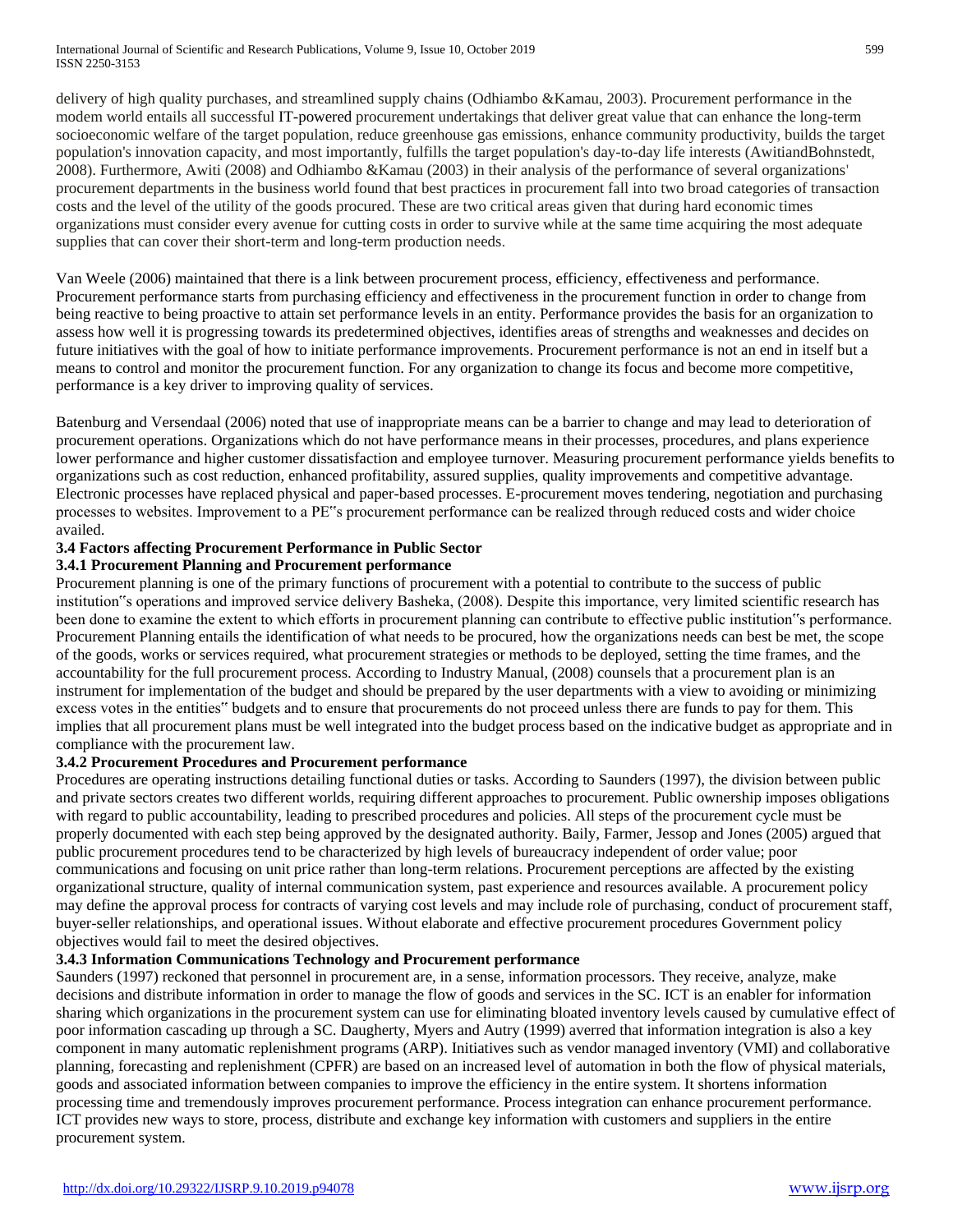## **3.4.5 Staff Qualification and Procurement performance**

Saunders (1997) believed that successful functioning of organizational structures and effective operation of planning control systems is dependent on the quality and ability of staff employed. Strategic plans should include information on the acquisition, development, use and reward of human assets. Plans need to take into account the current state of development of the procurement function and the strategic direction in which its state might change. Multi-skilling provides employees with a variety of skills and should be developed extensively. Training is beneficial and generates more than the equivalent cost in payback. To further the goals of valuebased management, all employees need broad and continuous education and training. Education, training and professional development should be skill, process oriented and continuous.

Leenders and Fearon (2002), noted that the large number of items, huge monetary volume involved, need for an audit trail, severe consequences of poor performance, and the potential contribution to effective organizational operations associated with the procurement function are five major reasons for developing a sound, professionally managed procurement system. They further argue that qualifications are crucial for value-based management which requires employees to assess and improve processes while contributing to team performance. In addition, qualifications enhance staff ability to perform, enabling them to make better decisions, work as a team, and adapt to change, while increasing efficiency, quality, productivity and job satisfaction. Training is often for improving immediate work while education develops people for the long term. To enable individuals to create value consistently, both education and training are needed.

Cousins (2003), stressed that with the ever increasing popularity of purchasing partnership philosophy, organizations must take a closer look at the educational levels of procurement staff. With procurement"s perceived movement from a clerical service to a strategic business function, the caliber of staff in terms of training, education and skills must increase to fulfill its strategic potential. The author asserted that employees need to learn new skills for improving work performance.

Baily *et al.* (2005) propounded that knowledge of the mission, the existence of top-down objectives with related performance measures, and process guidelines link individual or group performance to the firm"s goals and expectations of upper management require good qualifications. The use of teams, cross-functional managers, broad process and linkage oriented job responsibilities, and extensive information systems enable individuals to balance conflicting objectives and improve processes. Professional qualifications are the fulcrum around which performance turns. Without well-motivated, able and well trained staff, even the more brilliantly conceived plans and strategies can fail. A motivated team whose members work for and with each other can beat a team of less motivated people even if they are greater in talent. To improve procurement performance, it is essential to understand the roles that are to be performed, the standards to be achieved and how performance is evaluated.

Understanding is what allows an employee to become an innovator, initiative taker, and creative problem solver in addition to being a good performer on the job, Goetsch& Davis, (2006). They list benefits of training as improved productivity, quality, safety and health, communication and better teamwork. The value-based procurement management paradigm requires a rethinking of the management of human resources. Education must cross necessary boundaries and motivate procurement team performance. However, simply possessing knowledge is less important than applying it.Attention should be moved to skills of doing jobs and demonstrating competences.

## **3.5 The five key purchasing variables**

#### **3.5.1 The Right Quality View**

It can be defined in many ways but of the purpose of material purchasing. Specifications where the buying organization lay down clear and ambiguous requirements that must be met.The specification of the product, not the application Bail p. et al (1998).This implies reducing unnecessary varieties and standardizing to the most economic sizes, grades shapes, colors, types of parts and so on Gopalakshan p. and Sundaresan. M. (,2002).

# **3.5.2. The Right Quantity**

Regular requirements are brought either for stock or else for direct use in operations or production. Requirement quantity can be aggregated or sub divide in various ways, and the quantity notified to the purchasing department as required is not necessarily the same as the quantity the department order from supplier.

#### **Ordering policies used by purchasing include:**

Blanket order which group many small requirements together for contracted purposes.

Period contracts stating an estimated total quantity for the period and agreed price in conjunction with call off order which states delivery date and quantity.

Period contracts which specify a series of delivery dates and quantities.

The economic order quantity (EOQ) etcBail p. et al (1998).

# **Other methods in stock control**

Reorder level methods of stocks control are procedures in which, whenever the stock of an individual item is down to a quantity called reorder level (order point) and order is initiated to obtain more stock. The order level is the average quantity required in the lead time plus buffer stock Bail p. et al (1998).

**3.5.3. The Right Time**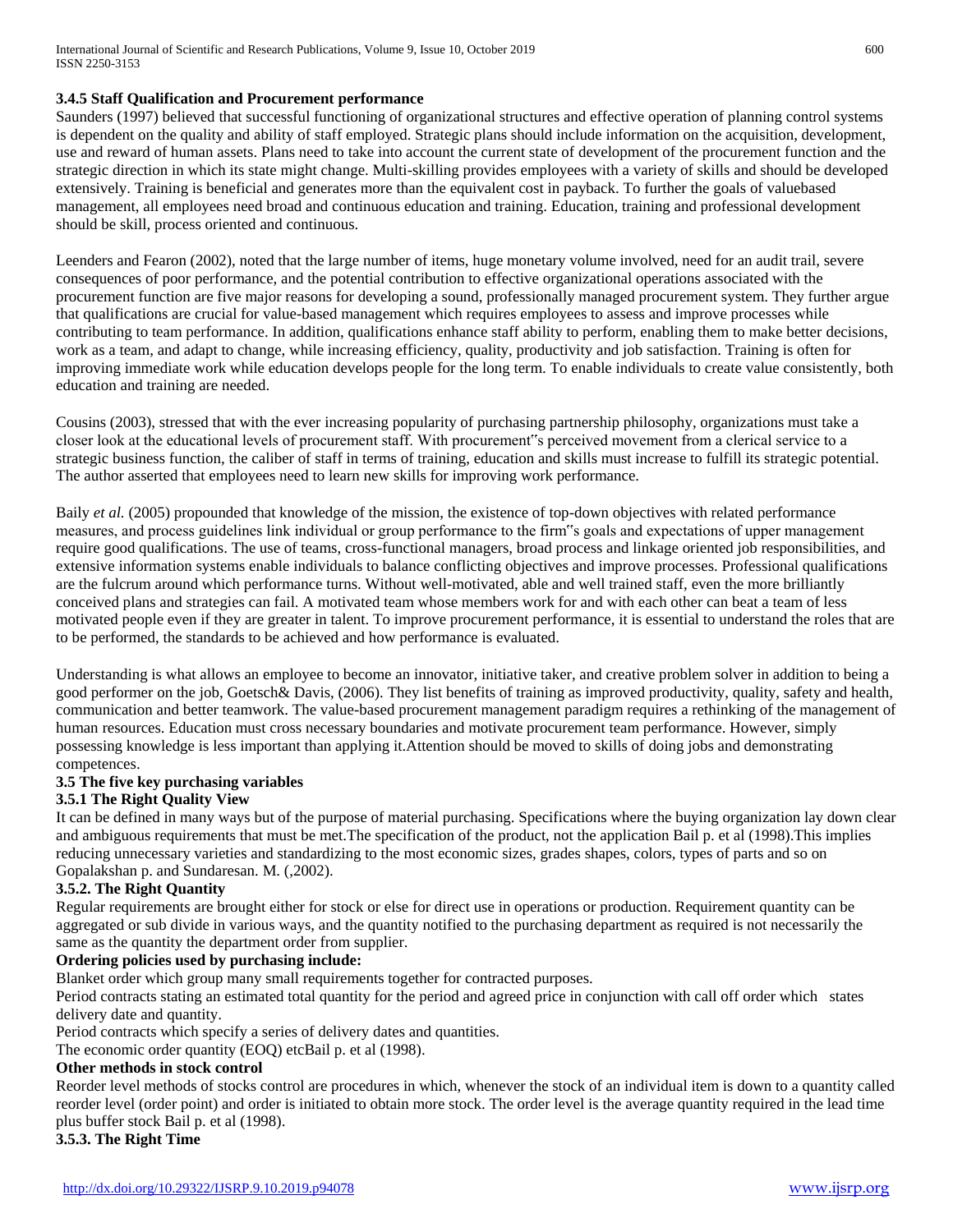The recognition of "time" as a key variable and the need to minimize time as waste in the supply chain has led to an increased degree of concern with time and responsiveness in recent years. The achievement of delivery on time is a standard purchasing objective. If good and materials arrive late, work is not completed at the right time, sales may be less, production halted, and damage clauses may be involved by dissatisfying customers. To improve this problem:

 $\Box$  The first step is to decide firmly and precisely what is required and when it is required the requirement dates notified to the purchasing department are achievable, purchasing can properly be expected to go out and achieve them.

 $\Box$  The vital step in achieving on time delivery is to ensure that supplier know and fully aware that on-time delivery is an important element in their marketing max Gopalakshan p. and Sundaresan. M. (,2002).

## **3.5.4 The Right Supplier**

 $\Box$  The supplier have a strong enough financial base/financial capacity.

Competency (the supplier, its people or its process competent and has adequate man-power to handltheorder)

 $\Box$  The supplier in a position to honor the commitment without much follow- upBail p. et al (1998).

## **3.5.5 The Right Price**

The product or service offered at a competitive and reasonable price i.e. Market Price.Bail p. et al (1998)

#### **3.6 Conceptual Framework**

According to Bogdan and Biklen (2003) a conceptual framework is a basic structure that consists of certain abstract blocks which represent the observational, the experimental and the analytical/synthetically aspects of a process or system being conceived. The interconnection of these blocks completes the framework for certain expected outcomes. A variable is a measurable characteristic that assumes different values among subjects. Independent Variables are changes that occur in an experiment that are directly caused by the experimenter. The independent variables in this study are procurement related procurement planning, staff competency, procurement procedures, and utilization of information communications technology. Procurement performance is a function of several variables is presented in dependent variable. Both independent variable and dependent variable are depicted in figure 2.1 below:



*Figure 3.1Conceptual Framework*

*Source: this model is adapted and modified from Kiage, J. O.( 2013)*

## **4. Research Methodology**

This section covers the following sub sections: the research design, the target population, sample design which contains sampling techniques, data collection instruments and data analysis and presentation technique.

## **4.1 Research Design**

The study adopted quantitative research method. The researcher followed a descriptive inquiry along with causal research design to examine the influence of one variable over other. The design is used to describe the characteristics of the independent variables (procurement planning, staff competency, procurement procedures and resource allocation & Information Technology and the dependent variable/procurement performance.

## **4.1.1. Target population**

Target population refers to the larger population to which the researcher ultimately would like to generalize the results of the study Mugenda, (2003). The population of this research was all employees of procurement and property disposal service and public organizations including Bureaus.. Target population of the study was all staffs (30) working at procurement directorate and contract management directorate of PPPDS, which are directly or indirectly involved in procurement process by taking the data from Human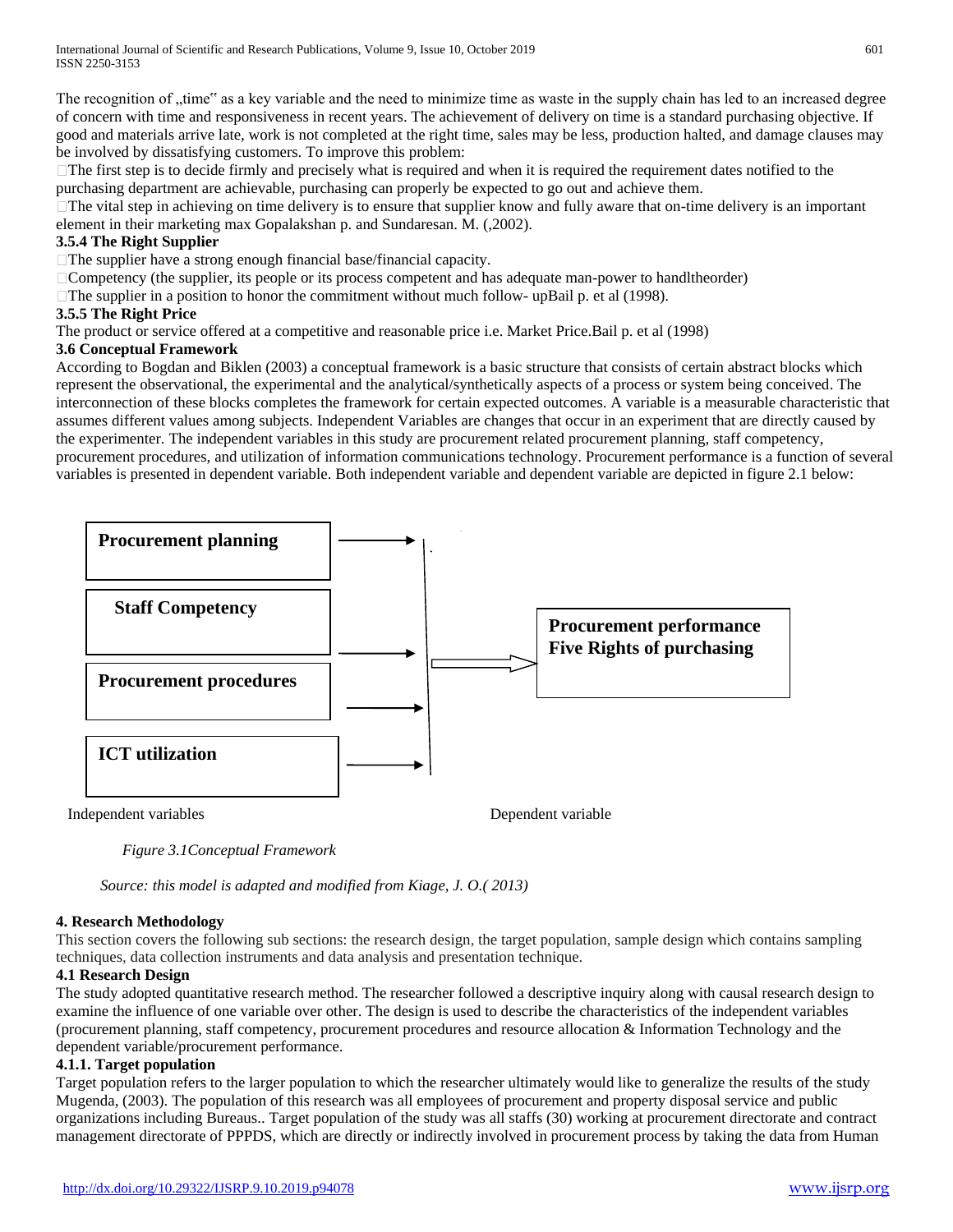Resource Department of PPPDS. There are 52 public organizations including Bureaus which are benefited from PPPDS procuring goods and service. The researcher focused on all 52 organizations those are located in Dire Dawa.

# **4.1.2. Sampling Frame**

The sample frame of this study was procurement directorate and contract management directorate of PPPDS. The procurement/purchasing department of Public organizations found only in Dire Dawa where included in the sampling frame of this study.

# **4.1.3. Sampling Unit**

The researcher will have to decide one or more of sampling that he has to select for his study Kothari, (2004).The sampling unit of this study was managers and staffs who are working on procurement and related activities in PPPDS and the selected organizations managers.

# **4.1.4. Sampling Technique**

In regarding to selection of respondents, the researcher used both probability and non-probability sampling Saunders et.al, (2007). According to Walliman (2005), Saunders et al. (2007) purposive sampling is a useful sampling method which allows a researcher to get information from a sample of the population that one thinks knows most about the subject matter. The researcher used purposive or judgmental sampling method consists of the staff members of procurement directorate and contract management directorate of PPPDS. The researcher used simple random sampling technique to select respondents from Public organizations found in Dire Dawa.

# **4.1.5. Sample Size**

Determining sample size is very complex as it depends on other factors such as margins for errors, degree of certainty and statistical technique Corbetta, (2003). A general rule, one can say that the sample must be of an optimum size i.e., it should neither be excessively large nor too small Kothari, (2004). The target population number in PPPDS consists of (2) procurement and contract management directorate, (19) Procurement Officers and (9) contract administration staffs. (Kothari, 2004) it needs to be emphasized that when the universe is a small one, it is no use resorting to a sample survey. When all items are covered, no element of chance is left and highest accuracy is obtained. The remaining target populations of this study the staffs who are working on purchasing or procurement department from other Public organizations. Patrick, B. (2003) the researcher will take sampling technique by determining the sample proportion success and not success based on the experience from previous survey research response rate. Patrick, B. (2003) the return or success rate 50% is "adequate"; 60% response rate is "good" and 70% rate or higher is "very good". The researcher used for this study was 75% response rate and remaining 25% non-response rate, and sample size was determine at 95% confidence level. Based on the above condition, to determine the sample size of PPPDS and purchasing/procurement department of selected Public organizations are located only in Dire Dawa the researcher used the following formula Kothari, (2004): Sample size is calculated based on below formula (Kothari, 2004);

$$
n = \frac{z^2 \cdot p \cdot q \cdot N}{e^2 \left(N - 1\right) + z^2 \cdot p \cdot q}
$$

Where,  $p =$  proportion of success = 75% q = proportion of fail = 25% n = sample size, z = confidence level = 1.96 e = standard error = 5% N= total population  $= 82$ 

n=
$$
\frac{1.96^2 (0.75)(0.25)^*82}{(0.05)^2 (82-1) + 1.96^{2*} (0.75)(0.25)}
$$

n = 64 respondents (30 respondents are from PPPDS and the remaining 34 are from public organizations including Bureaus which are benefited from PPPDS procuring goods and service)

# 3.3.6 Data Collection Techniques and Instrument

*There are two kinds of data for the research to be undertaken, primary and secondary data.*

*Accordingly, the source of the primary data is questionnaires, which is collected from the*

*selected respondents.* The questionnaire constituted two parts; the first part aims at getting the personal information of respondents and it included questions regarding gender, age, occupation and educational status. The second and main section of the questionnaire is designed to collect data about the overall information related to factors affecting procurement performance of the organization and other supporting questions. A closed- ended questionnaire and Likert scale will be used to measure the responses from the respondents.Secondary data includes literature (journals, magazines, other past studies, books and other relevant documents) on major research about procurement performance in Ethiopia and abroad.

## **3.3.7** *Method of Data analysis and Presentation*

Descriptive and inferential statistics will be used for data analysis. Statistical Package for Social Sciences (SPSS Version 20) will be utilized as the main descriptive statistical tool to analyze the data and determine the extent of relationships between the independent and dependent variables. Inferential statistics (correlations and multiple regression analysis) will be used to give a measure of the relationships between two or more variables and establish if there is any relationship or there existed a cause-effect relationship between the variables. Analyzed Data is presented using graphs (frequency tables, means and standard deviation) and figures. *Regression Analysis*

The study will be conducted a multiple regression analysis to determine the relationship between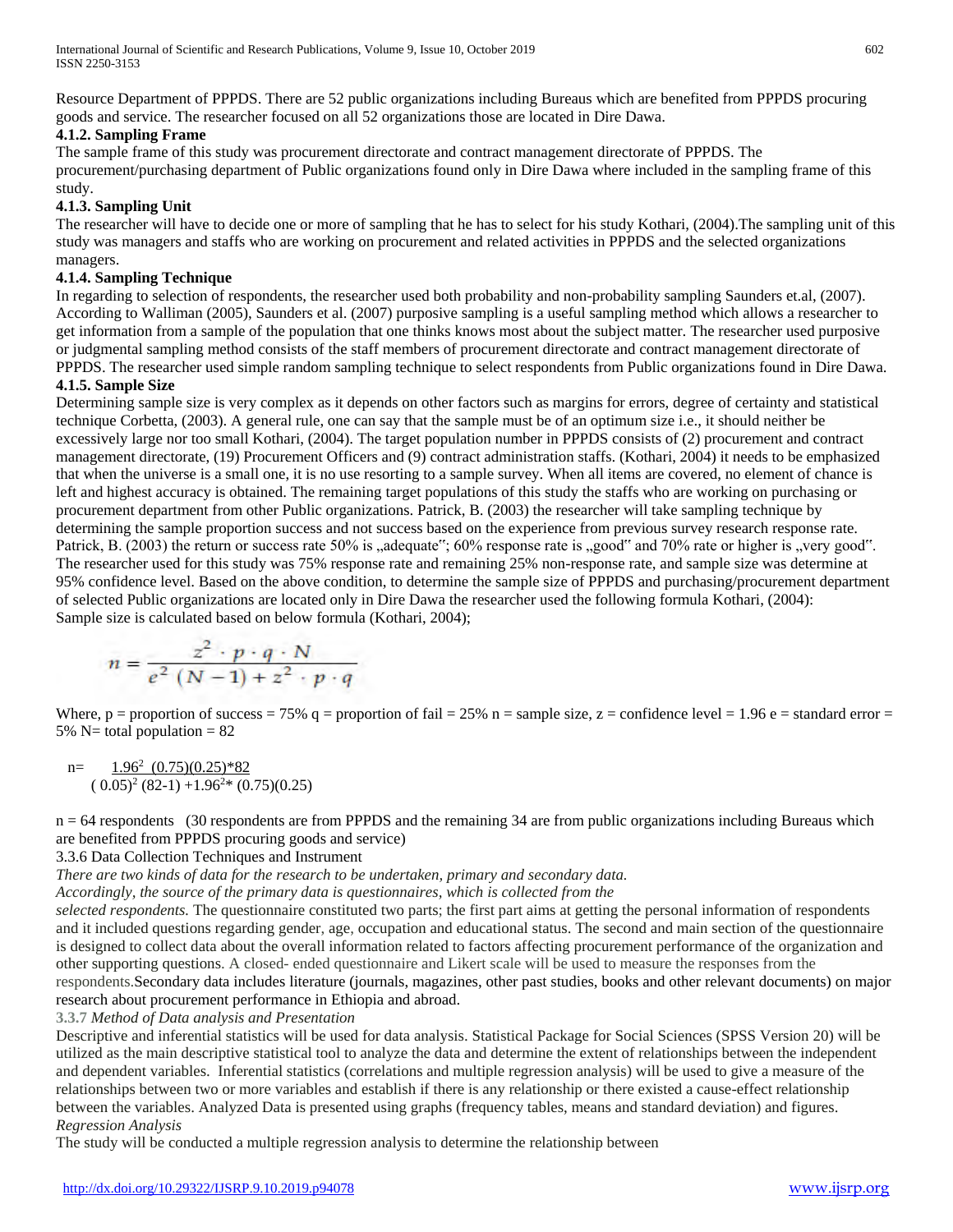independent variables and the dependent variable.

The regression model is as follows:

Y=  $β0+β1X1+β2X2+β3X3+β4X4+α$ Where:

Y is the dependent variable (Procurement performance),

β0 is the regression coefficient/constant/Y-intercept,

β1, β2, β3, β4, β5, β6 are the slopes of the regression equation,

X1 is the information technology

X2 is the employee competence,

X3 is the procurement planning

X4 is the procurement process and,

α is an error term at 95% confidence level

# **4.Results and Discussions**

# **4.1 Procurement Performance Evaluation**

The researcher was evaluated PPPDS"s procurement performance by five rights of Purchasing *Table 4. 1 PPPDS's Procurement performance Descriptive Statistics*

| <b>Statements</b>     | <b>Mean</b> | Std.dev |
|-----------------------|-------------|---------|
| With Right Quality    | 1.89        | .789    |
| At Right Time         | 1.77        | .810    |
| At Right Price        | 2.32        | .678    |
| From the Right Source | 2.24        | .674    |
| <b>Right Quantity</b> | 2.46        | .550    |

*Source: Survey Result (2019)*

As indicated in the above descriptive statistics table, PPPDS procurement process team is working at the right quality with a mean value of 1.89, at the right time with mean value of 1.77, at the right price with a mean value of 2.32, from the right source with a mean value of 2.24 and at the right quantity with a mean value of 2.46. Therefore, from the result above, one can conclude that the procurement performance is very poor because, with right quality, in timely delivery, at the right price and quantity of materials purchased which is below average point. It is favorable that the goods and services are appropriate and that they are procured at the best possible cost to meet the needs of the purchaser in terms of quality and quantity, time, and with specified amount. Procurement performance has been described as the degree of achievement of certain effort or undertaking. It relates to the prescribed goals or objectives which form the project parameters. It is all about meeting or exceeding stake holders' needs and expectations from a project. It invariably involves placing consideration on following major procurement elements i.e. time, cost, quality, quantity and source Aldhfayan, (2008)

# **4.2 Tests and Statistical Analysis**

In this study the researcher used inferential analysis is concerned with the various tests of significance for normality, autocorrelation and multico linearity in order to determine the validity of data. The data was sorted to group questions according to applicable constructs under test. Finally correlation and standard multiple regression analysis were performed. Tests and analysis of the data are presented below:

# **4.2.1Normality Test**

Frequency distributions come in many different shapes and sizes. It is quite important, therefore, to have some general descriptions for common types of distributions. In an ideal world our data would be distributed symmetrically around the center of all scores. As such, if we drew a vertical line through the center of the distribution then it should look the same on both sides. This is known as a normal distribution and is characterized by the bell-shaped curve. This shape basically implies that the majority of scores lie around the center of the distribution (so the largest bars on the histogram are all around the central valueField, (2006).

In a normal distribution, the values of skewness are 0. If a distribution has values of skew above or below 0 then this indicates a deviation from normal (Field, 2009). As we have seen from the below table, the skewness approaches or around to Zero and normal distribution figure 4.1.also show the data is almost normal. All variables were found to be normal.

| Table 4.2Tests of normality Procurement performance |  |  |
|-----------------------------------------------------|--|--|
|                                                     |  |  |

|                 | <b>Procurement</b><br>Planning | <b>Staff</b><br>Competency | <b>Procurement</b><br>Procedures | Utilization of<br><b>ICT</b> | Procurement<br>Performance |
|-----------------|--------------------------------|----------------------------|----------------------------------|------------------------------|----------------------------|
| <b>Skewness</b> | .538                           | .443                       | .546                             | .640                         | .194                       |
| Std. Error of   | 245                            | .245                       | .245                             | .245                         | .245                       |
| <b>Skewness</b> |                                |                            |                                  |                              |                            |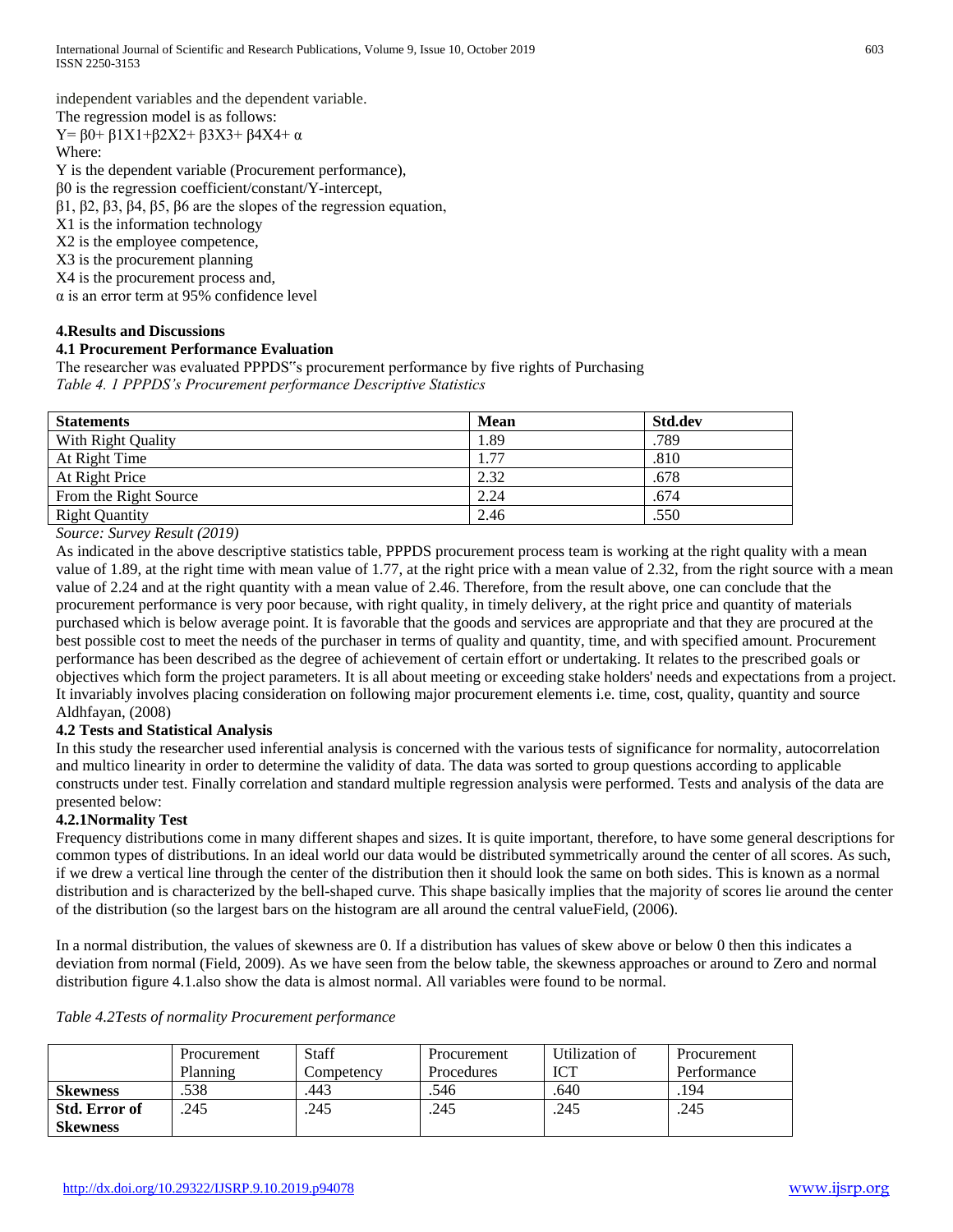# *Source: Survey Result (2019)*

Skewed distributions are not symmetrical and instead the most frequent scores (the tall bars on the graph) are clustered at one end of the scale. A skewed distribution can be either positively skewed (the frequent scores are clustered at the lower end and the tail points towards the higher or more positive scores) or negatively skewed (the frequent scores are clustered at the higher end of and the tail points towards the lower more negative scores) (Field, 2005).

## **4.2.2 Correlation Relation**

The correlation of the variable is measured by Pearson correlation coefficient. The result of the Pearson correlation is presented in the following table and interpreted by the guide line suggested by Field (2006); he mentioned that the Pearson correlation coefficient shows the relationship and direction between the predictor and outcome variable. Accordingly, if the relationship is measured in the range of 0.1 to 0.29 it is a weak relationship, 0.30 to 0.49 is moderate, above 0.50 shows strong relationship; while the positive and negative sign tell us the direction of their relationship.

|                |                            | Procureme   | Staff      | Procurement | Utilization | Procurement  |
|----------------|----------------------------|-------------|------------|-------------|-------------|--------------|
|                |                            | nt planning | Competency | procedures  | of ICT      | performance  |
| Procurement    | <b>Pearson Correlation</b> | 1           | .121       | .484**      | $.327**$    | $.681*$      |
| planning       |                            |             |            |             |             |              |
|                | $Sig. (2-tailed)$          |             | .239       | .000        | .001        | .000         |
|                | N                          | 58          | 58         | 58          | 58          | 58           |
| Staff          | <b>Pearson Correlation</b> |             |            | $.303**$    | $.331**$    | $.578**$     |
| Competency     |                            |             | 1          |             |             |              |
|                | Sig. (2-tailed)            |             |            | .003        | .001        | .000         |
|                | N                          |             | 58         | 58          | 58          | 58           |
| Procurement    | <b>Pearson Correlation</b> |             |            | 1           | $.346**$    | $.703**$     |
| procedures     |                            |             |            |             | .001        | .000         |
|                | Sig. (2-tailed)            |             |            | 58          | 58          | 58           |
|                | N                          |             |            |             |             |              |
| Utilization of | <b>Pearson Correlation</b> |             |            |             | 1           | $.631**$     |
| <b>ICT</b>     |                            |             |            |             |             | .000         |
|                | Sig. (2-tailed)            |             |            |             | 58          | 58           |
|                | N                          |             |            |             |             |              |
| Procurement    | <b>Pearson Correlation</b> |             |            |             |             | $\mathbf{1}$ |
| performance    |                            |             |            |             |             |              |
|                | Sig. (2-tailed)            |             |            |             |             | 58           |
|                | N                          |             |            |             |             |              |

#### *Table 4.3 Pearson Correlation Information*

\*\*. Correlation is significant at the 0.01 level (2-tailed).

\*. Correlation is significant at the 0.05 level (2-tailed).

The above correlation table shows that the correlation relationship between predictor variables (i.e. Procurement planning, Staff Competency, Procurement procedure, Utilization of ICT) and dependent variables (Procurement Performance). Accordingly, procurement performance has strong and positive correlation with all procurement factors at Pearson correlation (r) value of 0.681, 0.578, 0.703 and 0.631 respectively as Procurement planning, Staff Competency, Procurement procedure, Utilization of ICT with significant value of P<0.01.

## **4.3. Regression Analysis**

Regression standardized coefficients can take on any value between 0 and 1, and it measures the proportion of the variation in a dependent variable that can be explained statistically by the independent variable(s) (Saunders et al., 2012). R square tells us how much of the variance in dependent variable is accounted for by the regression model from our sample, the adjusted value tells us how much variance in dependent variable would be accounted for if the model had been derived from the population from which the sample was taken (Field, 2006). Regression coefficients (R) and R Square of the research are discussed below:

## *Table 4.4 Model Summary Table*

| -------------------------------- | ------- |                 |             |                        |                   |
|----------------------------------|---------|-----------------|-------------|------------------------|-------------------|
| Model                            | n       | <b>R</b> square | Adjusted R  | Std.<br>. Error of the | Watson<br>Durbin- |
|                                  |         |                 | Square      | ᠇<br>Estimate          |                   |
|                                  | .927a   | .859            | 952<br>.ده. | .25297                 | 1.924             |

a. Predictors (in Dependent Variable): (Constant), Procurement planning, Staff Competency, Procurement procedure, Utilization of ICT

b. Dependent Variable: Procurement performance Indicators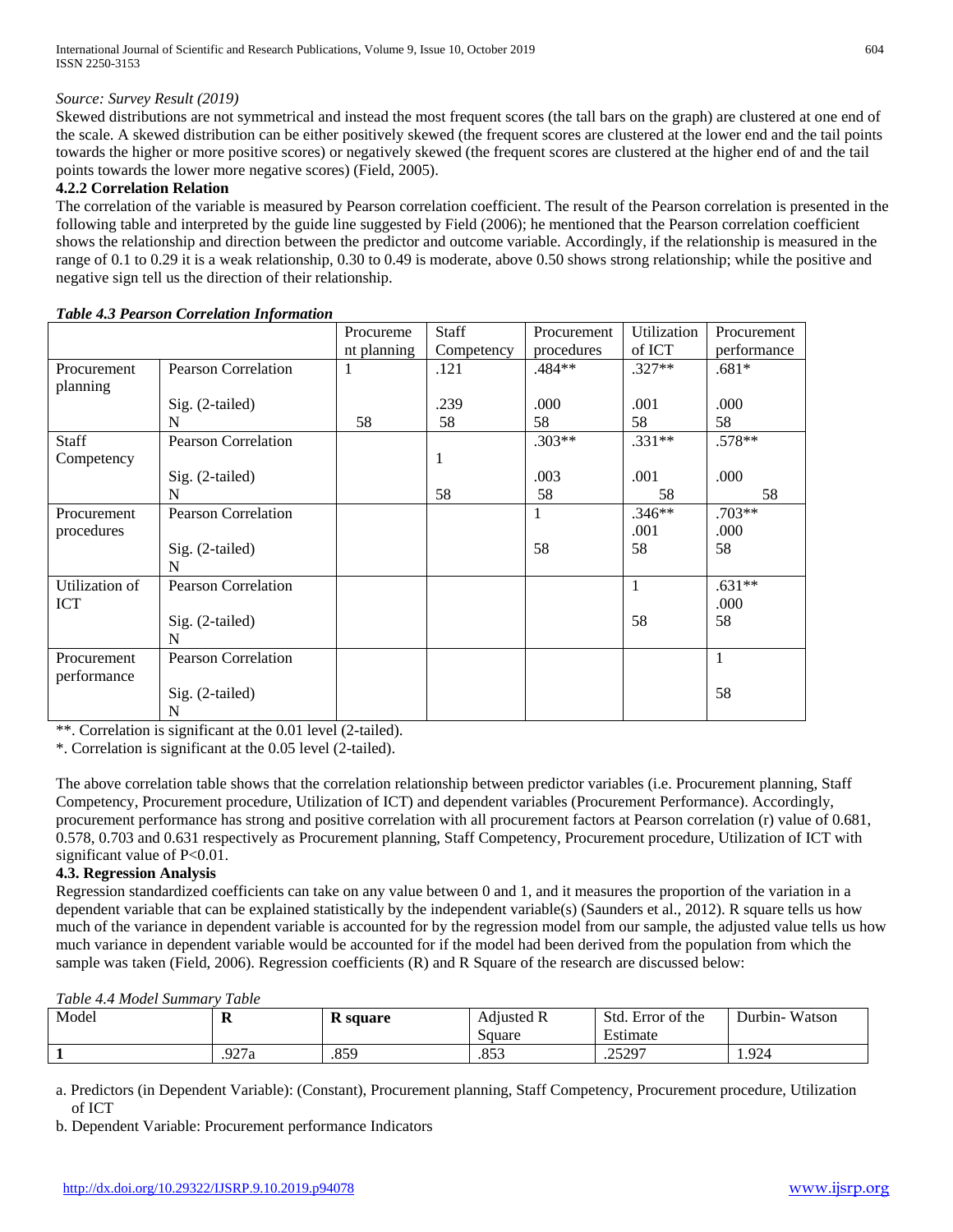In the above table 4.4, multiple correlation coefficient R of 0.927 indicates that the correlation among the independent and dependent variables is a strong positive relationship; as a result working on those selected factors have positive impact on procurement performance of the PPPDS. The coefficient of determination, R square is interpreted as 85.9 % of the variation in the dependent variable procurement performance is explained by the independent variables (i.e. Procurement planning, Staff Competency, Procurement procedure, Utilization of ICT) and the remaining percent (14.1%) is explained by other dimensions.

#### **4.5 Model Generalization**

Generalization is a critical additional step and if we find that our model is not generalizable, and then we must restrict any conclusions based on the model to the sample used Field, (2006). The adjusted R square gives some idea of how well the model generalizes and ideally it would like its value to be the same or close to, the value of R square. In addition, the adjusted value tells us how much variance in dependent variable would be accounted for if the model had been derived from the population from which the sample was taken.

The model generalization value is calculated by the difference between R square and adjusted R square Field, (2006). As a result model generalization summary of procurement performance is calculated as the difference between adjusted R square and R square. Referring table 4.4 above, value of adjusted R square and R square is, respectively. Hence the difference between R square and adjusted R square is give the shrinkage value 0.853-0.859 = 0.006, about 0.6%. This shrinkage means that if the model was derived from the population rather than a sample, it would account for approximately 0.6 % less variance in the outcome. Therefore, we can conclude that if this model is applied on the total population, only 0.6 % of variance occurs on the result.

#### **4.5.1 Multiple Regression Analysis**

Regression analysis is a statistical method to deal with the formulation of mathematical model depicting relationship amongst variables which can be used for the purpose of prediction of the value of dependent variable, given the value of the independent variable(s) (Kothari, 2004). Multiple regression analysis is an analysis of association in which the effects of two or more independent variables on a single, interval-scaled dependent variable are investigated simultaneously (William and Barry, 2010). There are three major types of multiple regression techniques namely standard multiple regression, hierarchical regression, and statistical (stepwise) regression (Ho, 2006). This study was conducted using standard multiple regression method that all the study"s independent variables are entered into the regression equation at once. According to William and Barry (2010), no cutoff values for the model R square value to accept or reject the regression model; therefore, the regression analysis results are interpreted and regression models are developed to all dependent variables. In this study, multiple regression analysis was conducted to test the effect of independent variables or procurement factors (i.e. Procurement planning, Staff Competency, Procurement procedure, Utilization of ICT) on the dependent variables or supply chain performance. The reason for using this multiple regression analysis was to examine the direct effect of factors that affect procurement performance in PPPDS.

## **4.5.2 Regression Coefficients or Model**

Standardized regression coefficient (Beta) is the estimated coefficient indicating the strength of relationship between an independent variable and dependent variable expressed on a standardized scale where higher absolute values indicate stronger relationships (range is from -1 to 1) William and Barry, (2010).

*Table 4.5 Regression Standardized Coefficients*

| Model        | <b>Unstandardized Coefficients</b> |            | Standardized |          |      |
|--------------|------------------------------------|------------|--------------|----------|------|
|              |                                    |            | Coefficients |          | Sig. |
|              | B                                  | Std. Error | Beta         |          |      |
| 1 (Constant) | $-.361$                            | .113       |              | $-3.205$ | .002 |
| PP           | .302                               | .037       | .357         | 8.102    | .000 |
| <b>SC</b>    | .269                               | .036       | .322         | 7.563    | .000 |
| <b>PPR</b>   | .284                               | .041       | .329         | 6.983    | .000 |
| <b>ICT</b>   | .261                               | .038       | .316         | 6.921    | .000 |
|              |                                    |            |              |          |      |
|              |                                    |            |              |          |      |

a. Dependent Variable: Procurement Performance Based on multiple linear regression analysis, the above table 4.16, Beta weight reveals that the impacts of each Procurement planning, Staff Competency, Procurement procedure and Utilization of ICT on procurement performance are 0.357, 0.322, 0.329 and 0.316 respectively. This informs the predicted change or any improvement in the dependent variable for every unit increase in the predictor, while other variables being held constant. By examining the standardized regression coefficient ( $\beta$ ) for each of the predictor variables, the result found that Procurement planning ( $\beta = 0.357$ , p < 0.05), Staff Competency  $\beta = 0.322$ , p < 0.05), Procurement procedure ( $\beta = 0.329$ , p < 0.05) and Utilization of ICT ( $\beta = 0.316$ , p < 0.05) show significant positive relationship with procurement performance. The multiple regression equation (Ho, 2006):

 $Y = \beta 0 + \beta 1X1 + \beta 2X2 + \dots + \beta nXn$ Where:  $Y =$  dependent variable  $β0 = constant$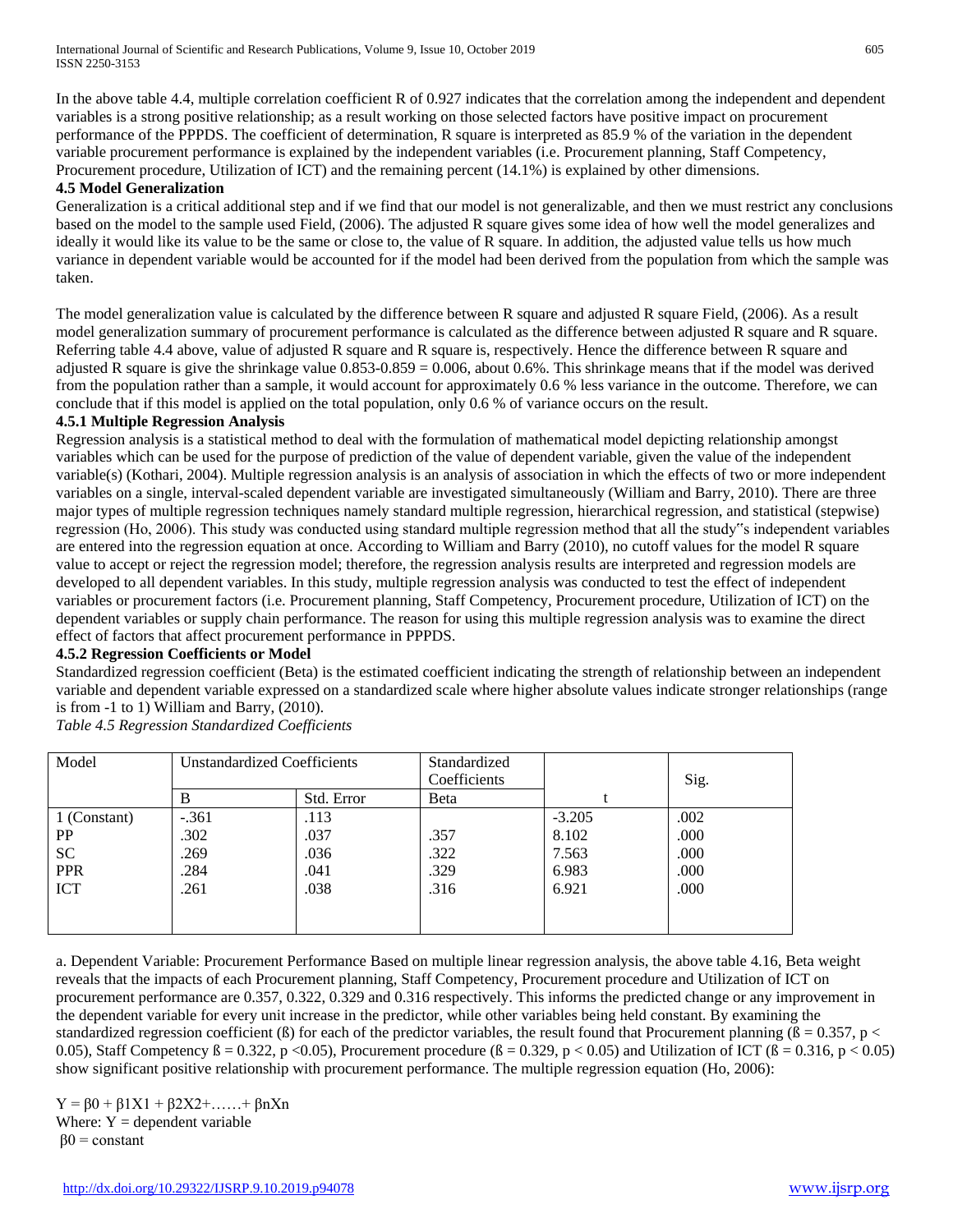$βn = Unstandardized regression coefficient$  $X =$  Value of the predicted coefficient Y (PRPR) = β0 + (β1) PP+ (β2) SC + (β3) PPR+(β4)ICT Where: PP=0.357, SC=0.322, PPR=0.329 and ICT=0.316 PRPR = Procurement Performance PP = Procurement Planning SC=Staff Competency PPR = Procurement Procedure ICT = Utilization of ICT **Y (PRPR) = -.361+ 0.357 PP+ 0.322SC + 0.329 PPR +0.316 ICT** 

By examining the unstandardized regression coefficient (ß) for each of the predictor variables, the result found that procurement planning ( $\beta = 0.357$ ,  $p < 0.05$ ), staff qualification ( $\beta = 0.322$ ,  $p < 0.05$ ), procurement procedures ( $\beta = 0.329$ ,  $p < 0.05$ ) and utilization of ICT( $\beta$  0. 316 =,  $p < 0.05$ ) show significant positive relationship with procurement performance. So, there is a positive relationship between the predictors (Procurement planning, staff competency, procurement procedures and utilization of ICT) and outcome (procurement performance) since the value of beta coefficient is positive.

#### **5 Conclusion**

This study has provided empirical justification for a framework that identifies four constructs of procurement Performance and describes the relationship among these constructs and procurement performance within the context of Dire Dawa in PPPDS. It concludes that there is a relationship between the procurement factors (independent variables) and procurement performance (dependent variable); the correlation relation shows that they have a strong and positive correlation with all procurement factors.

According to the five R's of purchasing (at the right time, from the right source, at the right price, at the right quality) procurement unit of PPPDS is working under poor performance and providing inefficient services for end users and average terms of purchasing right quantity.

The independent variables studied significantly and positively affect the procurement performance of PPPDS. In general, the study concludes that procurement planning, staff qualification, procurement procedures and utilization of ICT positively affect procurement performance at PPPDS. The most important factor was found to be procurement planning followed by procurement procedures as pointed out by most of the respondents

## **6 Recommendations**

Based on finding of the study, conclusion drawn in line with the study objectives, the following points are suggested by the researcher in order to improve procurement performance of Public Procurement and Property Disposal Service.

- $\checkmark$  The PPPDS has to work on the four purchasing factors in order to improve its procurement performance in particular and organizational performance in general in order to improve the five rights of purchasing. The organization should continue improving reduction in quality complaints, by preparing clear specification, evaluating bidders according to the bid document set criteria, putting in place competence inspection team, installing effective inventory management and consistent product quality and conducting market assessment to achieve right price. In order to address the above factors identified as far as quality management was concern, the company should use effective procurement automation that will make it achieve on time delivery.
- The researcher also recommends that procurement plans shall prepare on time with complete information by end users. In addition, Public organizations shall also minimized urgent/unplanned requisitions. Public organizations should strengthen and ensure successful implementation of their organizational plan and to achieve their organizational goals and objectives. Procurement plan must be fully integrated with the strategic plan and budget of the public administration. Procurement plan is specifically designed to assure that funds are available for the procurement, that the proper method of procurement is undertaken, and that the type of contract chosen will be suitable for the particular procurement of goods, works, or services.
- The researcher recommends that within administrative procedures evaluate the entire procurement procedures in order to identify service delivery point of breakdown with a view to re-engineer the procurement process. The contract management procedures should be improved to increase the performance level of procurement process by reducing delays in finance process and delivery of goods/services by improving contract management procedures. The procurement process should be administered by qualified and experienced procurement professionals.
- The company should enhance its employee"s competence as a way of achieving service delivery as a means of improving procurement performance. This can be achieved by creating awareness through training on the following aspects of procurement; state of the order up to date and also those employees had superior knowledge in entire procurement process. For the success of the contracts under execution, the management of PPPDS should ensure that proper mechanisms for procurement performance such as adequate monitoring and evaluation of procurement performance are put in place with the input of procurement personnel and the user department with progress reports that helps to take necessary action.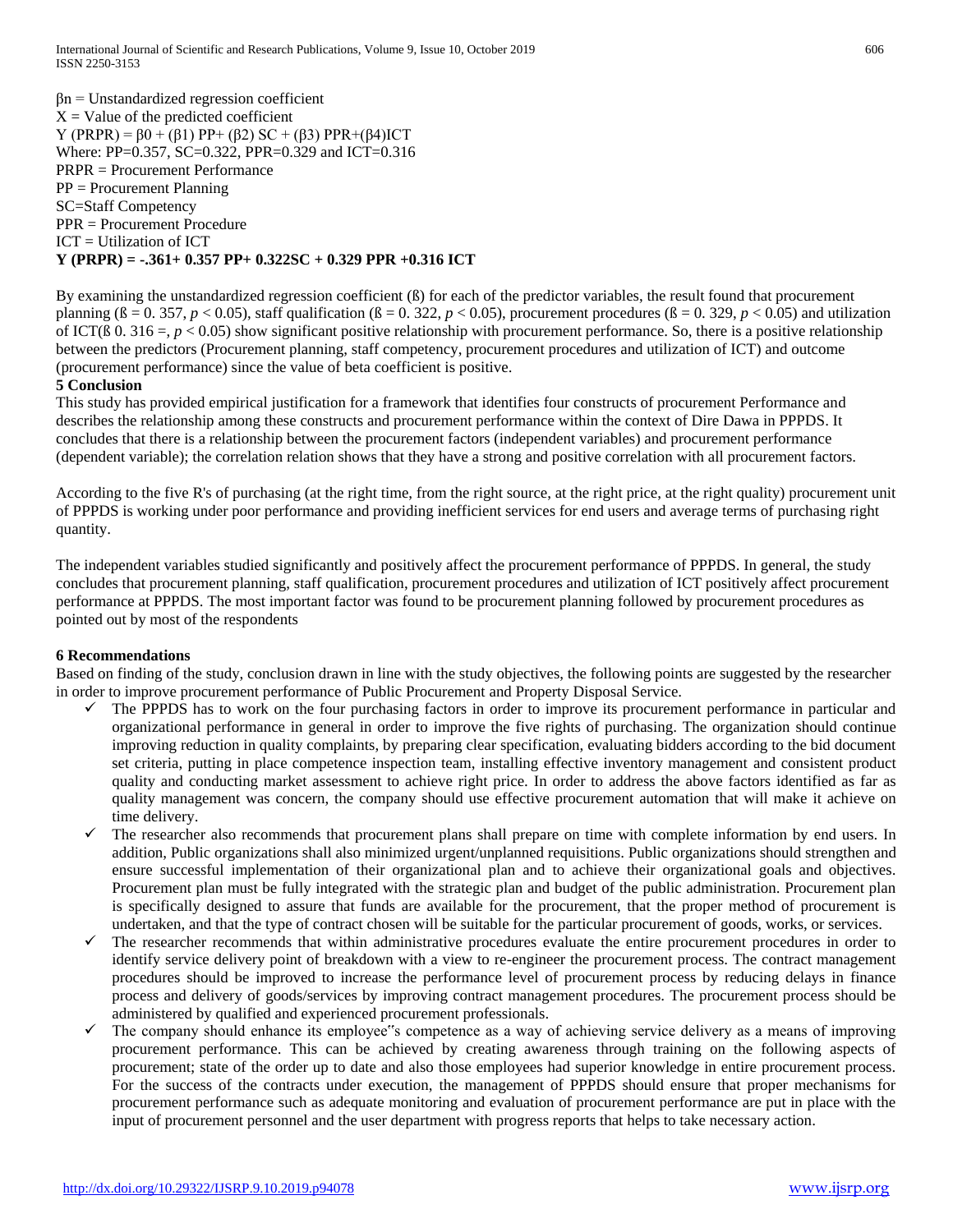The study recommends that the organiztion should enhance the utilization of IT in the entire business process which is interlinked to procurement. Enterprise Resource Planning System that would integrate e-procurement into the entire business operations of the organization which would create benefits to all the clients very useful to communicate easily with the user department, procurement unit, and suppliers, require procurement information output for decision making, this in turn will improve transaction time and accuracy.

#### **8.References**

Adams, J, Khan, Hafiz T.A., Rae (2007). *Research Methods for Graduate Business and Social Science Students*. New Delhi: SAGE. Available from: www.bookzz.org. [ Dec 03 2016]. Akech, J. M. (2005). "*Development Partners and Governance of Public Procurement in Kenya: Enhancing Democracy in the Administration of Aid*". International law and politics, vol. 37,no.4,pp.829- 868.Availablefrom:http://www.iilj.org/gal/documents/AkechPaper\_000.pdf [ Dec 01 2016]. Anteneh, G. (2015). "*Assessment on Procurement Planning and Implementation: Effectiveness in Ethiopia: The Case of Ministry of Urban Development, Housing and Construction*". Available from http://etd.aau.edu.et/handle/123456789/6869.[ Nov 23 2016]. Arrow smith, S. (2010). *Public procurement: Basic concepts and the coverage of procurement rules, in Public procurement relations: an introduction*. EU Asia Inter University Network. Artley, W., & Stroh, S. (2001, September).*The Performance-Based Management Handbook*, Volume II. Retrieved Dec 09 2016, from Oak Ridge Institute for science and education website  *<http://www.orau.gov/pbm/pbmhandbook/Volume%202.pdf> Baily, P., Farmer, D., Jessop, D. & Jones, D. (2005).Purchasing Principles and Management. (9th ed.). London: Prentice Hall. Basheka, B.C. (2008). "Procurement Planning and accountability of local Government procurement systems in developing countries: Evidence from Uganda." Journal of Public Procurement, Vol. 8 (3) pp 379-406. Basheka, B. C. & Bisangabasaija, E. (2010). Determinants of unethical public procurement in local government systems of Uganda: a case study. Int. J. Procurement Management, 3(1), 91–104.* Batenburg, R., &Versendaal, J. (2006, January).Alignment Matters - Improving business functions using the procurement alignment framework. Retrieved Dec 05 2016, from Archive library UtrechtUniversity websit[e:http://igiturarchive.library.uu.nl/math/2007-](http://igiturarchive.library.uu.nl/math/2007-) 1219-214623/batenburg\_06\_alignment matters.pdf Bogdan, R.C.,&Biklen, S.K., (1998).Qualitative Research for Education: An Introduction to Theory and Practice, Alley and Bacon. Bolton, P. (2006). Government procurement as a policy tool in South Africa, Journal of Public Procurement, Vol. 6 No.3, pp.193-217. Boniface Ikumu Chimwani, D. A. (2014).Factors influencing procurement performance in the Kenyan public sector. International Journal of Innovation and Applied studies. Bovis, C.H. (2007), European Union Public Procurement Law, Elgar European Law Series, Edward Elgar Publishing. Burt, David N., Dubler, Donald W., and Starling and Stephen L., (2003), World Class Supply Management, Seventh Edition. New Delhi. Tata McGraw-Hill Publishing Company Limited. Cane, P. 2004. Administrative law.4th edition. London: Oxford University Press. Chimwani, B. I., Iravo, D. M., &Tirimba, O. I. (2014). "Factors Influencing Procurement Performance in the Kenya Public Sector". International Journal of Innovation and Applied Studies, Vol. 9 No. 4, pp.1626-1650. Available from:http://www.issrjournals. org/links/papers.php?journal=ijias&application=pdf&articl. [Dec 02 2016]. Daugherty, P. J., Myers, M. B., & Autry, C. W. (1999). "Automatic replenishment programs: An empirical examination". Journal of Business Logistics, Vol. 20, No. 2, pp. 63-82. Dobler, Burt, (1998), Purchasing and Supplies Management: Text and Cases, Tata McGraw Hill, Delhi, India. Ethiopian Federal Government Procurement and Property Administration Proclamation No 649/2009. Evenette, Simon J. & Hoekman, Bernard (2005)."International Cooperation and the Reform of Public Procurement. "World Bank Policy Research Working paper, No. 3720. EU A Six Inter University Network (2010), Public Procurement Regulation: An Introduction, http://www.notingham.university.co.uk [accessed date November 25, 2016]. Eyaa, S. &Oluka, P.N. (2011).Explaining noncompliance in public procurement in Uganda. International Journal of Business and Social Science. 2(11), June: 35–44. Field A (2005). Discovering statistics using SPSS. (2nd Ed ). New Delhi: Sage Publications Field, A. (2000). Discovering Statistics using SPSS for Windows. (2nd Edition). London. Thousand Oaks Field, A. (2006). Reliability Analysis. Introduction to descriptive statistic (2nd Edition). London. Thousand Oaks Getahun, A. (2015, June 1). Assessment on Procurment Planning and Implementation Effectiveness in Ethiopia. The case of Ministry of Urban Development, Housing and Construction Addis Ababa, Ethiopia. Gizachew, A. (2012)."Efficiency, Accountability and Transparency in Public Procurement: The Level of Compliance in Africa (Ethiopian Case)", PART VI, pp.1267-1293. Available from: <http://www.ippa.org/IPPC5/Proceedings/Part6/PAPER6->1.pdf.[Dec 03 2016]. Goetsch, D. L. & Davis, S. B. (2006). Quality Management: Introduction to TQM for Production, Processing, and Services. New Jersey: Prentice-Hall. Ho, R. (2006). Handbook of Univariate and Multivariate Data Analysis and Interpretation with Spss. USA: Chapman & Hall/CRC. Kiage, J. O. (2013). Factors affecting procumrent performance. Intenational Journal of Business and Commerce . Kippra, (2006). Journal of International Journal of Research in Business Management Vol. 3, Issue 11, Nov 2015, 29-42 Kombo, K., & Tromp, A. (2011). Proposal and Thesis Writing, Pauline"s, Nairobi. Available from: http://scholar.google.com/citations?user=odBfLH4AAAAJ&hl=en.[Nov 25 2016]. Kothari, C. (2004). Research Methodology: Methods and Techniques (2nd ed.). London, Pitman

Lewis, M.A. and Roehrich, J.K. (2009), Contracts, Relationships and Integration: Towards a Model of the Procurement of Complex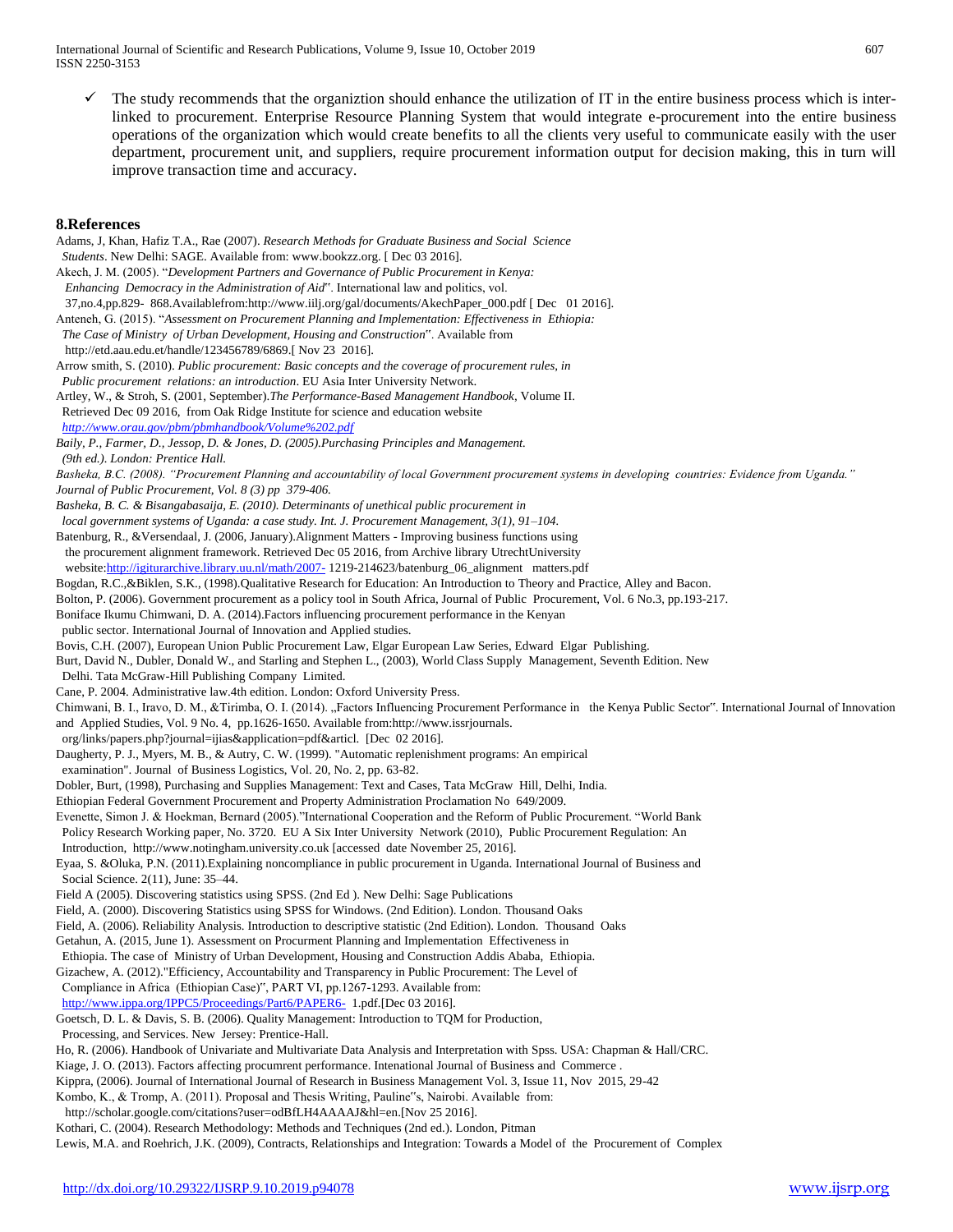Performance, International Journal of Procurement Management.

- Leenders, R. M., &Fearon, E. H. (2002).Purchasing and Supply Management, (12th Ed.). Chicago: McGraw-Hill Companies.
- Malhotra, N. K. and Birks, D.F. (2006).Marketing Research: An Applied Approach.(Updated 2ndEuropean ed.).England: Pearson Education Limited,
- Mamiro, R. G. (2010). Value for Money, the Limping Pillar in Public Procurement. Tanzania Procurement Journal , 4 -5.
- Mangan, J., Lalwani, C. and Butcher, T. 2008, Global Logistics and Supply Chain Management, John Wiley and Sons, New Jersey.
- Maurer, R. (2004), One Small Step Can Change Your Life; The Kaizen Way, Workman.
- Michael, w., & Juanita, O. (2006).Curbing Corruption in Public Procurement. Available from;
- [http://www.transparency-](http://www.transparency-/) korea.org/wp-content/ uploads/2014/12/2014\_AntiCorrup. [Dec 02 2016].
- MoFED, GoE (2010)." Federal Public Procurement Directive 2010." Addis Ababa.[Online]. Available at www.ppa.gov.et
- Mburu, S. Njeru, A. (2014). Factors Affecting Procurement Performance in the Milk Processing
- Firms in Kiambu County. International Journal of Science and Research. ISSN (Online): 2319-7064
- Mlinga, R. (2009) Promoting Integrity in Public Procurement. Tanzania Procurement Journal, II, 13-39.
- Mugenda, O. &Mugenda, A. (2003).Research Methods: Quantitative & Qualitative Approaches. Nairobi, .,;Acts Press.
- Neuman W.L. (2007). Basics of Social Research: Qualitative and Quantitative Approaches, 2nded. Boston: Pearson Education Inc,.
- OECD, (2007). Integrity in Public Procurement Good Practice from A to Z. Available from:
- http://www.oecd.org/development/effectiveness/38588964.pdf.[Dec 12 2016].
- OECD-DAC (2006), Mainstreaming the Procurement Function into the Public Expenditure Policy and Effectiveness Dialogue (OECD/DAC). World Bank Roundtable, Paris, 22-23 January. Available at [www.oecd.org.](http://www.oecd.org/)
- Organization for Economic Cooperation and Development (OECD), (2006)."Methodology for Assessment
- of National Procurement Systems."Development Co-operation Directorate (DCD-DAC),Version 4.
- Otieno (2004). Journal of International Journal of Research in Business Management Vol. 3,
- Issue 11, Nov 2015, 29-42.Olivia McDonald, (27/11/2010), Buying Power Aid, Governance and
- Public Procurement [www.eurodad.org/uploadedFiles/Buying%20Power.pdf,](http://www.eurodad.org/uploadedFiles/Buying%20Power.pdf)
- Patrick, B. (2003). Social Research Theory, Methods and Techniques. Great Britain: SAGE Publications Ltd.
- Patton, M.Q. (2002) Qualitative Research and Evaluation Methods (3rd edn), Thousand Oaks, CA, Sage.
- PPA (2011). The Federal Democratic Republic of Ethiopia, Federal Government Public Procurement manual 2011. Appendix 9  $(9.1.1 - 9.1.5)$ .
- PPA (2014). Public Procurement and Property Administration Agency 2014 Annual Report, 12 May 2014.
- PPPDS Annual Report. (2007 and 2008). Public Procurement and Property Disposal Service Annual Report 2007 and 2008. Ethiopia.
- Samuel, M. K., & Njeru, A. (2014)."Factors Affecting Procurement Performance in the Milk Processing Firms in Kiambu County". International Journal of Science and Research (IJSR), vol. 3, no. 1.
- Saunders, M. (1997).Strategic Purchasing & Supply Chain Management, (7th Ed.). Essex: Pearson Education Ltd.
- Saunders, M, Lewis, P. and Thornhill, A. (2007).Research Methods for Business Students. (4thed.). England: Pearson Education Limited.
- Sekaran, U., 2005, Research Methods for Business, a Skill Building Approach (4ed.).
- Shaw, F.N. (2010), The Power to Procure: A Look inside the City of Austin Procurement Program, Applied Research Projects, Texas State University.
- Tan, K.S., Chong, S.C., Uchenna, C.E. (2009)."Factors influencing the adoption of internet based ICTs: evidence from Malaysian SMEs", International Journal of Management and Enterprise Development.
- Tesfahun, Y. (2011). "Public Procurement Reforms in Ethiopia: Policy and Institutional Challenges and prospective"-Addis Ababa University (p.1267), from etd.aau.edu.et/dspace/bitstream.
- Thai, K.V. (2001). "Public procurement re-examined", Journal of Public Procurement, Vol. 1 No.1, pp.9-50.
- Thai, K.V., Araujo, A., Carter, R.Y. and Calendar G. (2005), Challenges in Public Procurement, Available at [www.unpcdc.org.](http://www.unpcdc.org/)  [Accessed 5 December 2016].
- Thai, K. V. (2009). "International public procurement: Concepts and Practices. "International Handbook of Public Procurement, PP1-26
- Tony O'Brien (2011). European Emergency Number Association (EENA) Operations Document–Managing the Tendering Process. Available from: [http://www.eena.org/ressource/static/files/2012\\_10\\_16\\_1-1-4\\_terminology\\_v1-](http://www.eena.org/ressource/static/files/2012_10_16_1-1-4_terminology_v1-%202.pdf)2.pdf. [Dec 11 2016].
- UNDOC (2013).Guidebook on Anti-Corruption in Public Procurement and the Management of Public Finances .New York, USA: United Nations
- Van Weele, A. J. (2006). Purchasing & Supply Chain Management: Analysis, Strategy, Planning and Practice (4th ed.). Australia: Thomson.
- Vanderstoep, S.W. and Johnston, D.D. (2009). Research Methods for Everyday Life, Blending Qualitative and Quantitative Approaches. United States of America: John Wiley & Sons,Inc,
- Wanyonyi, S. c. (2015)., Factors Affecting Performance of Procurement Function among Public Technical Training Institutions in Kisumu Country, Kenya". International Journal of Economics, Commerce and Management United Kingdom, Vol. III, pp.325. Available from: http://ijecm.co.uk/wp-content/uploads/2015/05/3520.pdf. [October 10 2016].
- Waters, D. (2004). Introduction to Supply Chain Management, (2rd Edition), Pal grave Macmillan, London.
- Wee, H. (2002). "Corporate ethics: right makes might", Business Week, (quoting Stuart Gilman on Enron), No.11 April. William G. Zikmund, Barry J. Babin (2010). Exploring Marketing Research, 10thedn. Canada: Nelson
- Education Ltd. Available from: Factors Influencing the Effectiveness of Tendering Processes in Public Sector, 2016 Page xii [https://www.cengagebrain.co.uk/content/zikmund88614\\_0324788614\\_02.01\\_cha.](https://www.cengagebrain.co.uk/content/zikmund88614_0324788614_02.01_cha) [Dec 23 2016].
- World Bank (1995a). Guidelines: Procurement under IBRD Loans and IDA Credits, World Bank, Washington, D.C. Publishers.

.